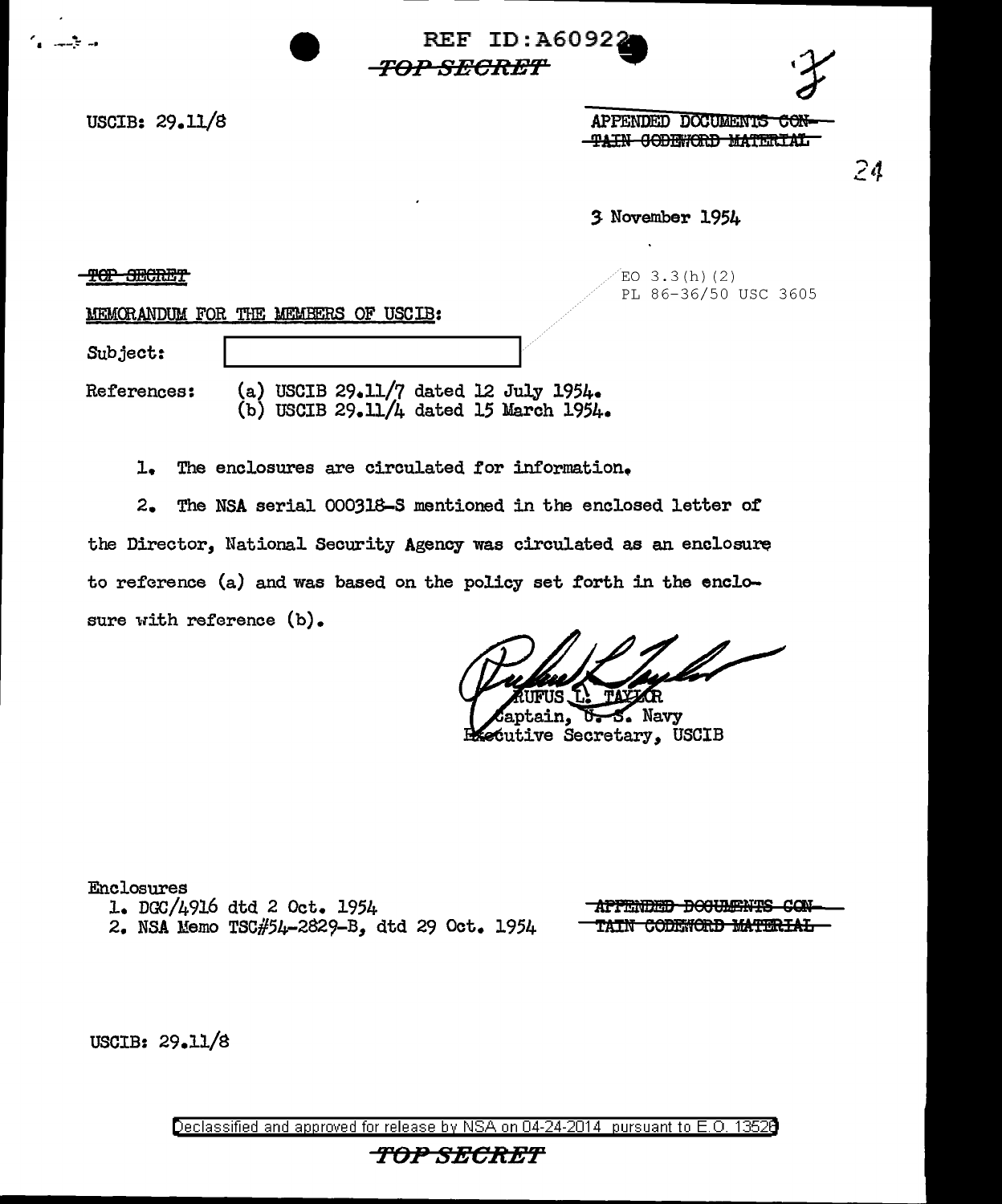|                                                                                             | GOVERNMENI COMMUNICATIONS HEADQUARTERS                                                                                                                                                                                                                                                                         |
|---------------------------------------------------------------------------------------------|----------------------------------------------------------------------------------------------------------------------------------------------------------------------------------------------------------------------------------------------------------------------------------------------------------------|
| <b>COPY</b>                                                                                 | Oakley, Cheltenham, Glos.<br>DGC/4916                                                                                                                                                                                                                                                                          |
| <del>IOP SECRET FROTH</del>                                                                 | 2nd October, 1954.                                                                                                                                                                                                                                                                                             |
| Director,<br>National Security Agency.                                                      | ojEO 3.3(h)(2)<br>PL 86-36/50 USC 3605                                                                                                                                                                                                                                                                         |
| In the autumn of 1953,                                                                      |                                                                                                                                                                                                                                                                                                                |
|                                                                                             | informed the local representative of the corresponding organisation                                                                                                                                                                                                                                            |
| in U.K. that he was anxious to obtain:                                                      |                                                                                                                                                                                                                                                                                                                |
| and                                                                                         | (a) the output of the British organisation which dealt with                                                                                                                                                                                                                                                    |
| cypher officers.                                                                            | (b) cryptographic and cryptanalytic training for 3 or 4 selected                                                                                                                                                                                                                                               |
| A visit<br>2.<br>and apart from a first reaction to<br>by London and was not followed up by | was then due to pay to London was postponed<br>from the U.K. local representative<br>that the matters raised were outside his control but he anticipated considerable<br>difficulties in meeting requests of such a nature, the approach was not answered                                                      |
| It is now learned however that<br>з.<br>are on his agenda for both places.                  | is about to visit both<br>Washington and London officially; and it is understood that the same demands                                                                                                                                                                                                         |
| 4.<br>as helpful as possible to the                                                         | It is believed that both U.S. and U.K. authorities are anxious to be<br>authorities, but clearly                                                                                                                                                                                                               |
|                                                                                             | 's demands, precisely as enumerated above, are unacceptable to the<br>Comint and Comsec authorities of U.S. and U.K. It seems desirable however<br>that a common agreed $U_sS/U_sK_s$ . Comint/Consec policy towards these demands<br>should be established and that neither the U.S. nor the U.K. attitude in |
| reply should be more accormodating than the other.                                          |                                                                                                                                                                                                                                                                                                                |
| 5.<br>with answering<br>as follows:-                                                        | The advice being tendered by G.C.H.Q. and L.C.S.A. to those concerned<br>s demands when he arrives in London is therefore                                                                                                                                                                                      |
| (a)                                                                                         | Comint End Product U.K. Government policy lays down that such<br>product cannot be divulged to other nations and the General will<br>doubtless realise that in view of the sensitivity of the source<br>this is an entirely reasonable restriction. If however current                                         |
|                                                                                             | negotiations in between H.M. Ambassador and the                                                                                                                                                                                                                                                                |
| authorities for the                                                                         | were to be brought to a successful canclusion, the                                                                                                                                                                                                                                                             |
|                                                                                             | results of this station's activities would be reflected in due                                                                                                                                                                                                                                                 |
| available to                                                                                | course in the general Intelligence reports which are made<br>both direct from U.K. and via SHAPE. (It<br>is of course not intended that any Comint-graded material shall                                                                                                                                       |
|                                                                                             | <b>EGRET</b> CONTROL NUMBER 54-2829-A                                                                                                                                                                                                                                                                          |

 $\mathcal{E}$ 

TOP SECRET FROM FILL COPIES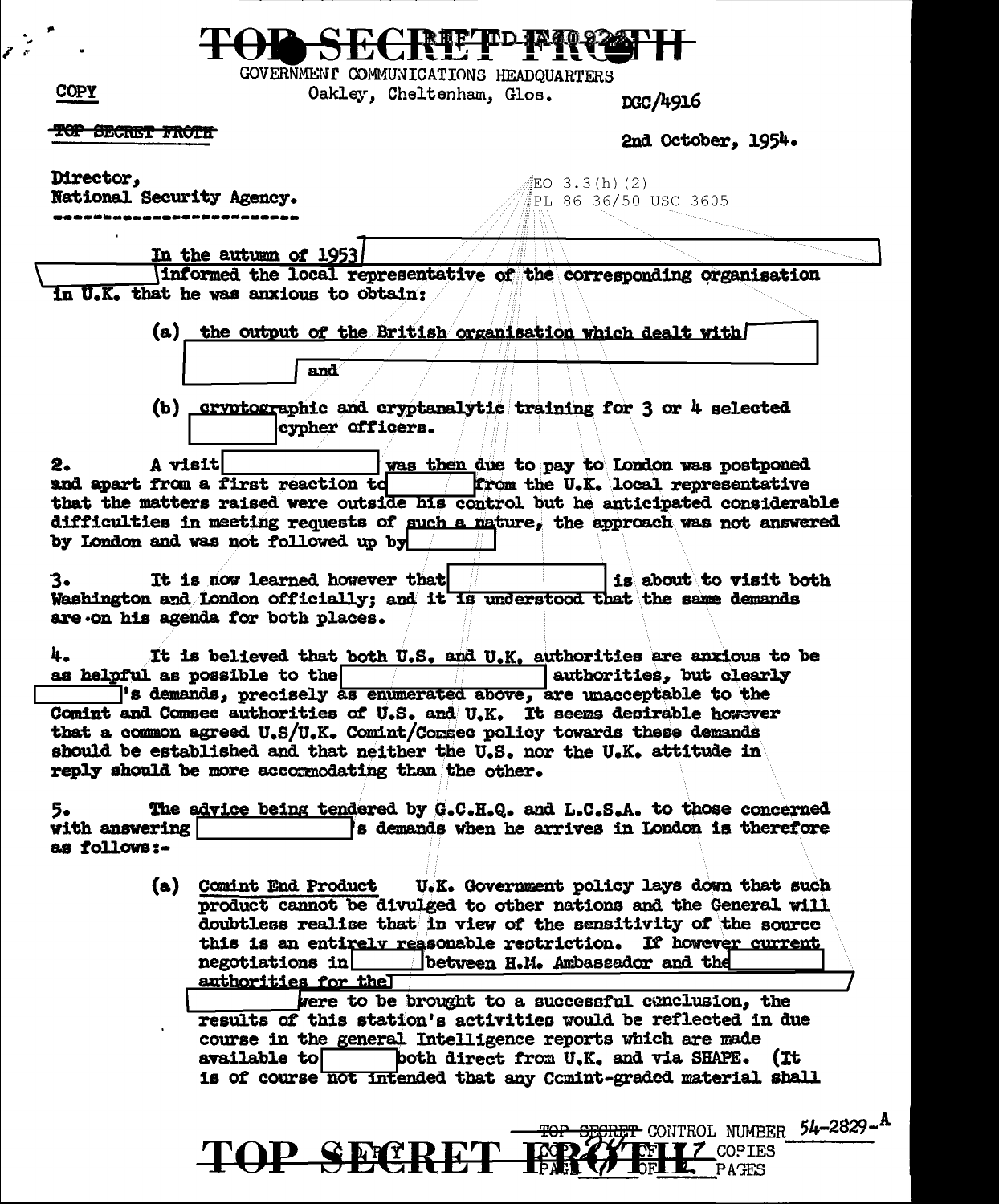TOP SECRET FROTH

**COPY** 

缸O 3.3(h)(2) PL 86-36/50 USC 3605

be included in such reports and in fact no real concession is envisaged. It is suggested however that the U.S. could offer similar notional "concessions" through the activities of their intended

- It is regretted that the U.K. is not (b) Cryptographic Training able to offer courses on this subject. U.K. advises that assistance should be asked from the Standing Group of N.A.T.O. which has recently set up an organisation the Standing Group Communications Security and Evaluation Group SECAN in Washington and the European Communications Security Agency (ECSA) in Paris to deal with Communication Security matters.
- It is regretted that no specialised (c) Cryptanalytic Training courses on this subject exist in U.K.; training is done "on the job" and the restrictions mentioned in para (a) above naturally preclude the presence of foreign nationals. Subject however to an indication of present knowledge in this sphere (which could be obtained by the visit of a U.K. cryptanalyst to ) it might prove helpful to

**If U.K. were either:-**

- (a) to provide to the authorities a number of cryptanalytic pamphlets specially prepared in the U.K. to train new entries,
- (b) to organise a special course for not more than  $4$ or officers (which would be based on the pamphlets mentioned above) provided that not less than 6 months notice is given. It is intended that either of the two alternatives above which are proposed purely in order to keep U.K. and on a satisfactory basis, would be strictly confined to the limits of the present published bibliography of cryptanalysis. There would be no mention of any sophisticated or machine techniques. The course in alternative (b) would be conducted in London by a member of G.C.H.Q.

6. I should be most grateful for your comments. I hope that you are in general agreement with the above plan and that any proposals made by U.S. in 's requests in the Comint/Comsec sphere will not exceed in response to scope the limited offers described in the intended U.K. replies above.

P SECRET

PL 86-36/50 USC 3605

/в/ **Director.** 

**COPY** 

PAGE

CONTROL NUMBER

COPIES

**PACKS** 

 $OF$  4

 $54 - 2829 - A$